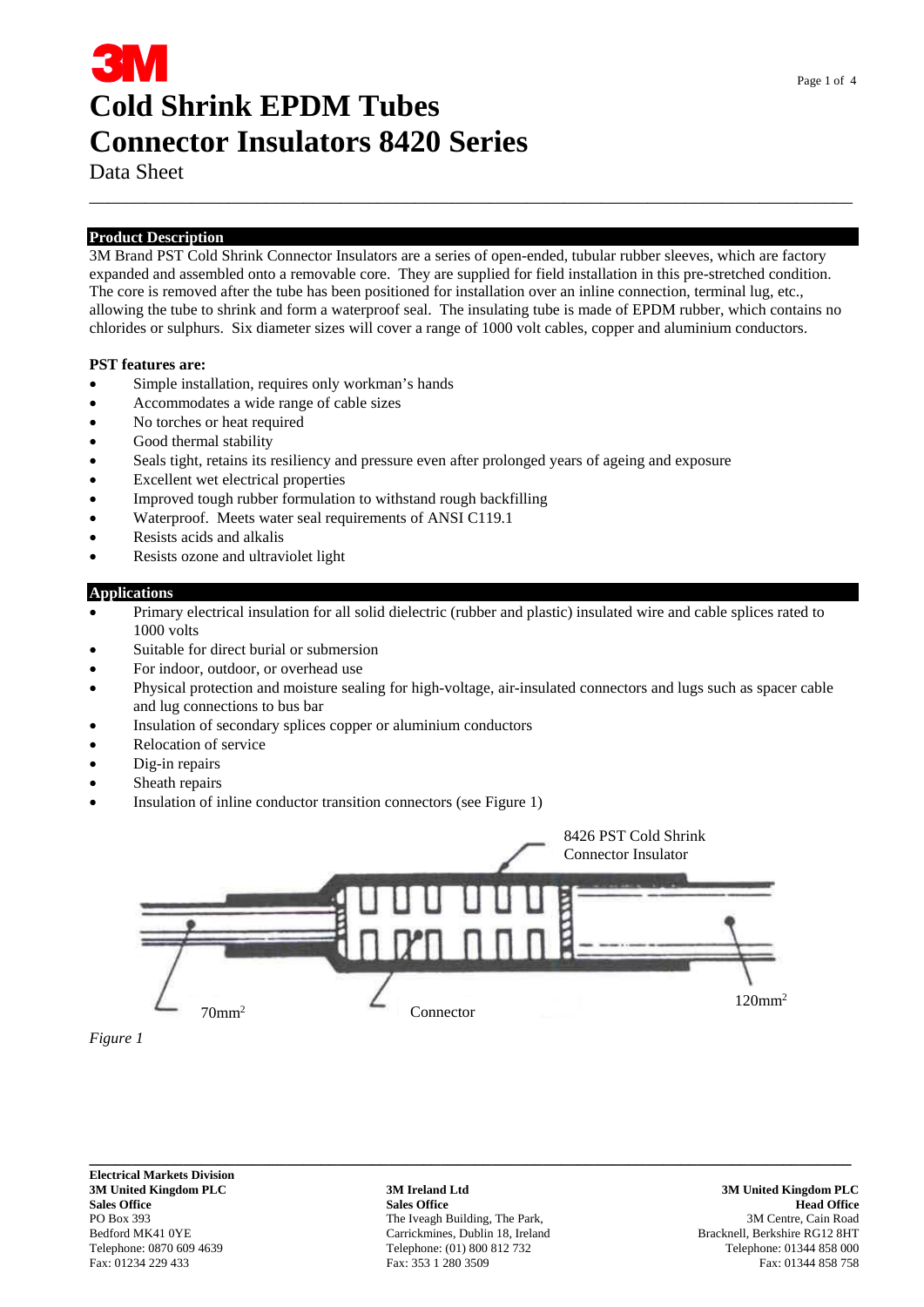### **3M Cold Shrink EPDM Tubes Connector Insulators 8420 Series**

Data Sheet

|  | <b>PST Selection Table</b> |  |
|--|----------------------------|--|
|--|----------------------------|--|

|         | Min. diameter (mm) | Max. diameter (mm) | Length (mm) |
|---------|--------------------|--------------------|-------------|
| 8423-6  | 7.8                | 14.3               | 152         |
| 8425-8  | 10.2               | 20.8               | 203         |
| 8426-9  | 13.0               | 25.4               | 229         |
| 8426-11 | 13.0               | 25.4               | 279         |
| 8427-6  | 17.5               | 33.0               | 152         |
| 8427-12 | 17.5               | 33.0               | 305         |
| 8427-16 | 17.5               | 33.0               | 406         |
| 8428-6  | 24.0               | 49.3               | 152         |
| 8428-12 | 24.0               | 49.3               | 305         |
| 8428-18 | 24.0               | 49.3               | 457         |
| 8428-24 | 24.0               | 49.3               | 609         |
| 8429-4  | 32.2               | 67.8               | 100         |
| 8429-6  | 32.2               | 67.8               | 152         |
| 8429-9  | 32.2               | 67.8               | 229         |
| 8429-12 | 32.2               | 67.8               | 305         |
| 8429-18 | 32.2               | 67.8               | 457         |
| 8429-24 | 32.2               | 67.8               | 610         |
| 8430-9  | 42.6               | 93.7               | 229         |
| 8430-18 | 42.6               | 93.7               | 457         |
| 8430-24 | 42.6               | 93.7               | 610         |

\_\_\_\_\_\_\_\_\_\_\_\_\_\_\_\_\_\_\_\_\_\_\_\_\_\_\_\_\_\_\_\_\_\_\_\_\_\_\_\_\_\_\_\_\_\_\_\_\_\_\_\_\_\_\_\_\_\_\_\_\_\_\_\_\_\_\_\_\_\_\_\_\_\_\_\_\_\_\_\_\_\_

#### **Data: Physical & Electrical Properties**

| <b>Typical Physical &amp; Electrical Properties</b> |                              |  |
|-----------------------------------------------------|------------------------------|--|
| <b>Physical Properties</b>                          |                              |  |
| <b>Test Method</b>                                  | <b>Typical Value</b>         |  |
| Colour                                              | <b>Black</b>                 |  |
| 100% Modulus ASTM D 412                             | $1.17$ Mpa                   |  |
| 300% Modulus ASTM D 412-75                          | 4.7 Mpa                      |  |
| Ultimate Tensile ASTM D 412-75 Original             | 11.6 Mpa                     |  |
| Ultimate Elongation ASTM D 412-75 Original          | 635%                         |  |
| Die C Tear ASTM D 624C-73 Original                  | 38.5KN/m                     |  |
| Shore A Hardness ASTM D 2240-75                     | 48                           |  |
| Permanent Set 3M test method @ 250% strain 5 minute | RT 8.8% 4.4 °C (40 °F) 14.6% |  |
| recovery                                            |                              |  |
| Moisture Absorption                                 | Wt. Gain                     |  |
| 24hrs $90^{\circ}$ C H <sub>2</sub> O               | 1.3%                         |  |
| 7 days 90 $\rm ^{\circ}C$ H <sub>2</sub> O          | 3.2%                         |  |
| <b>Electrical Properties</b>                        |                              |  |
| Dielectric Strength ASTM D 149-75 Original @ 1.78mm | $19.1$ MV/m                  |  |
| 7 days in H <sub>2</sub> O at $90^{\circ}$ C        | $18.1$ MV/m                  |  |
| Dielectric Constant Original                        | 5.0                          |  |
| 7 days $90^{\circ}$ C H <sub>2</sub> O              | 5.6                          |  |
|                                                     |                              |  |

### **Specifications**

#### **Product**

Splicing of all 1000 volts or less inline power cables from  $6mm<sup>2</sup>$  to  $500mm<sup>2</sup>$  shall be done in accordance with the

**Electrical Markets Division** 

**3M United Kingdom PLC 3M Ireland Ltd 3M United Kingdom PLC Sales Office All and Sales Office Sales Office Sales Office All and Sales Office All and Sales Office All and Sales Office All and Sales Office All and Sales Office All and Sales Office All and Sales Office All and Sales** PO Box 393 The Iveagh Building, The Park, 393 3M Centre, Cain Road<br>Bedford MK41 0YE Carrickmines, Dublin 18, Ireland Beats Bracknell, Berkshire RG12 8HT Bedford MK41 0YE Carrickmines, Dublin 18, Ireland Bracknell, Berkshire RG12 8HT Telephone: 0870 609 4639 Carrickmines, Dublin 18, Ireland Bracknell, Berkshire RG12 8HT Telephone: 01344 858 000 Telephone: 0870 609 4639 Telephone: (01) 800 812 732 Telephone: 01344 858 000 Fax: 01234 229 433 Telephone: 01344 858 758 Fax: 01234 229 433 Fax: 01234 858 758 Fax: 01234 858 758 Fax: 01234 858 758 Fax: 01234 858 758 Fax: Fax: 353 1 280 3509

**\_\_\_\_\_\_\_\_\_\_\_\_\_\_\_\_\_\_\_\_\_\_\_\_\_\_\_\_\_\_\_\_\_\_\_\_\_\_\_\_\_\_\_\_\_\_\_\_\_\_\_\_\_\_\_\_\_\_\_\_\_\_\_\_\_\_\_\_\_\_\_\_\_\_\_\_\_\_\_\_\_\_\_\_\_\_\_\_\_**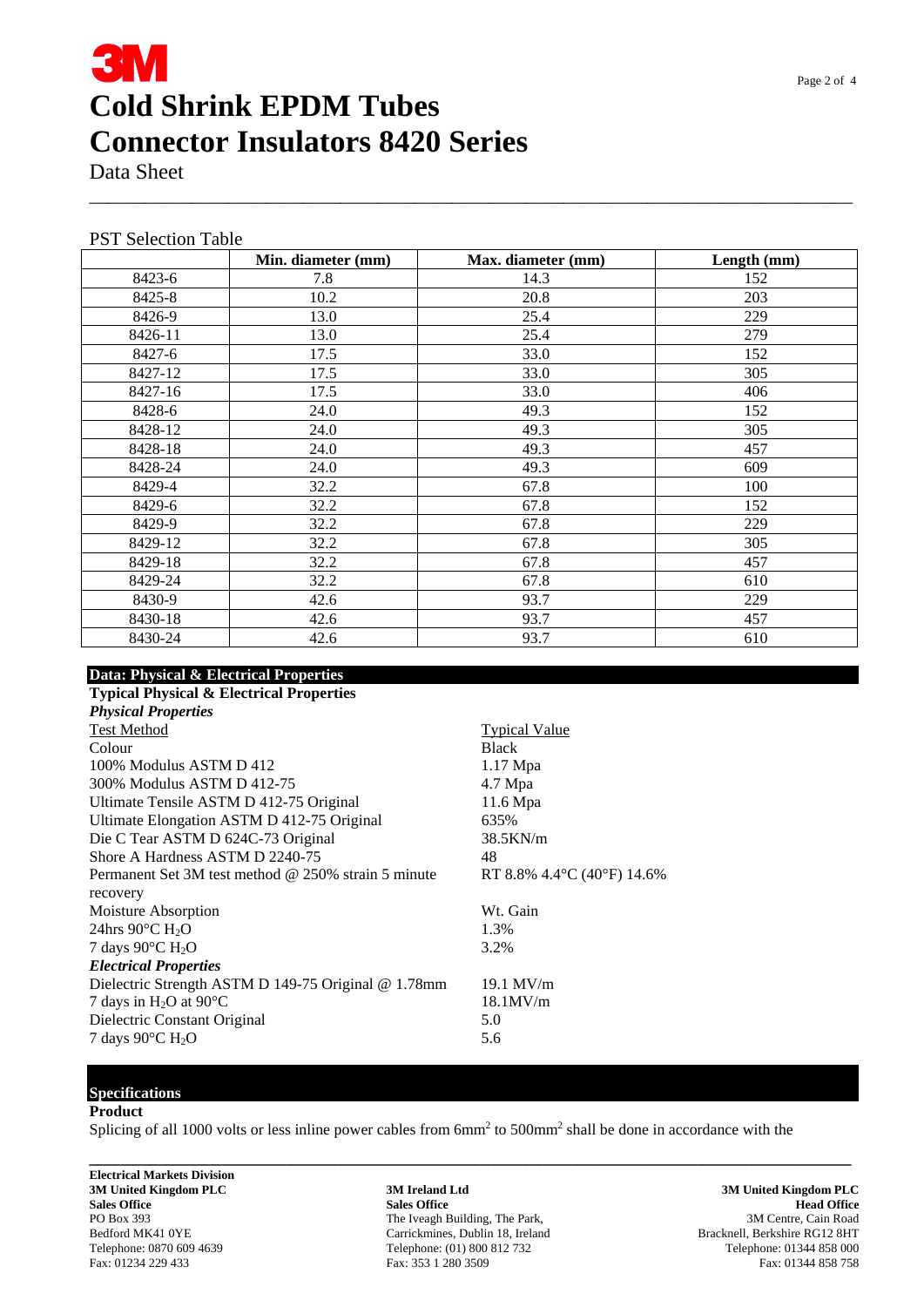## **Cold Shrink EPDM Tubes Connector Insulators 8420 Series**

Data Sheet

instructions provided with 3M Brand PST Cold Shrink Connector Insulators.

#### **Engineering/Architectural**

The connector insulator must be capable of operation at emergency overload cable temperatures of 130°C. It must be usable without additional covering or adhesive, both indoors and outdoors, in overhead, direct buried or submersed applications, on cables rated up to 1000 volts. It must be applied without additional heat or flame and, when applied according to the manufacturer's directions, but immediately energisable. It must not be adversely affected by moisture, mild acids or alkalis, ozone or ultraviolet light. It must be compatible with all rubber or plastic insulated 1000 volt cables. It must conform to the requirements of ANSI C119.1 1974, appropriate sections of Western Underground Guide 2.14.

\_\_\_\_\_\_\_\_\_\_\_\_\_\_\_\_\_\_\_\_\_\_\_\_\_\_\_\_\_\_\_\_\_\_\_\_\_\_\_\_\_\_\_\_\_\_\_\_\_\_\_\_\_\_\_\_\_\_\_\_\_\_\_\_\_\_\_\_\_\_\_\_\_\_\_\_\_\_\_\_\_\_

#### **Performance Tests**

The characteristic which is vital to the performance of the PST is permanent set. Permanent set is defined as "the percentage of the original stretched deformation not recovered in a given period of time after the deforming force (core) has been removed". Because the PST tube has not been allowed to return to its original ID by the cable, a live rubber force exists between the cable insulation and the PST tube.

The 8420 series tubes are installed on the core at approximately 250% stretch. The permanent set test is done in the tension mode and reflects the elastic memory property of the material. Field experience combined with laboratory test data has shown that our EPDM PST/Cold Shrink™ compounds exhibit excellent long-term elastic memory characteristics.

#### **Moisture, Heat and Seal Tests**

3M Brand Connector Insulators meet or exceed the test requirements of ANSI C119.1. Test Sequence.

- 1. 24 hours in room temperature water (30cm deep).
- 2. Insulation resistance at dc (500 to 1000V), 1 minute.
- 3. Dielectric ac withstand, 1 minute at 2200V.
- 4. Heat at  $90^{\circ}$ C ( $\pm$ 5°C) for 72 hours.
- 5. Flex test: 10 cycles for 90° right and 90° left.
- 6. Twist test: twist 15° clockwise and then 15° counter-clockwise from centre 5 times.
- 7. Water immersion as in Step 1.
- 8. Insulation resistance as in Step 2.
- 9. Cold temp. 4 hours at  $-18^{\circ}$ C  $\pm$  5°C. Bend and twist per Steps 5. and 6. at temp.
- 10. Flex per Step 5.
- 11. Twist per Step 6.
- 12. Water immersion as in Step 1.
- 13. Insulation resistance as in Step 2.
- 14. Current cycle and water submersion test:
	- a) Heat conductor with current to 90°C for 1 hour.
		- b) De-energize.
		- c) Plunge in  $25^{\circ}C \, (\pm 5^{\circ}C)$  water within 3 minutes of Step b) for  $\frac{1}{2}$  hour minimum.
		- d) Repeat Steps a), b) and c), 25 times.
		- e) Measure insulation resistance per Step 2.
		- f) Repeat Steps a), b) and c), 25 times.
	- g) Dielectric test as in Step 3.
- 15. Dielectric withstand as in Step 3.
- 16. Leakage current in water 600V 60hz. 2.5mA max. leakage.

PSTs will seal within 5 minutes at –1°C even on the absolute minimum cable size. Thus, warming with the hands is not necessary, even below freezing.

**3M United Kingdom PLC 3M Ireland Ltd 3M United Kingdom PLC Sales Office All and Sales Office Sales Office Sales Office All and Sales Office All and Sales Office All and Sales Office All and Sales Office All and Sales Office All and Sales Office All and Sales Office All and Sales** PO Box 393 The Iveagh Building, The Park, 393 3M Centre, Cain Road Bedford MK41 0YE Carrickmines, Dublin 18, Ireland Bracknell, Berkshire RG12 8HT Telephone: 0870 609 4639 Telephone: (01) 800 812 732 Telephone: 01344 858 000 Fax: 01234 229 433 Fax: 353 1 280 3509 Fax: 01344 858 758